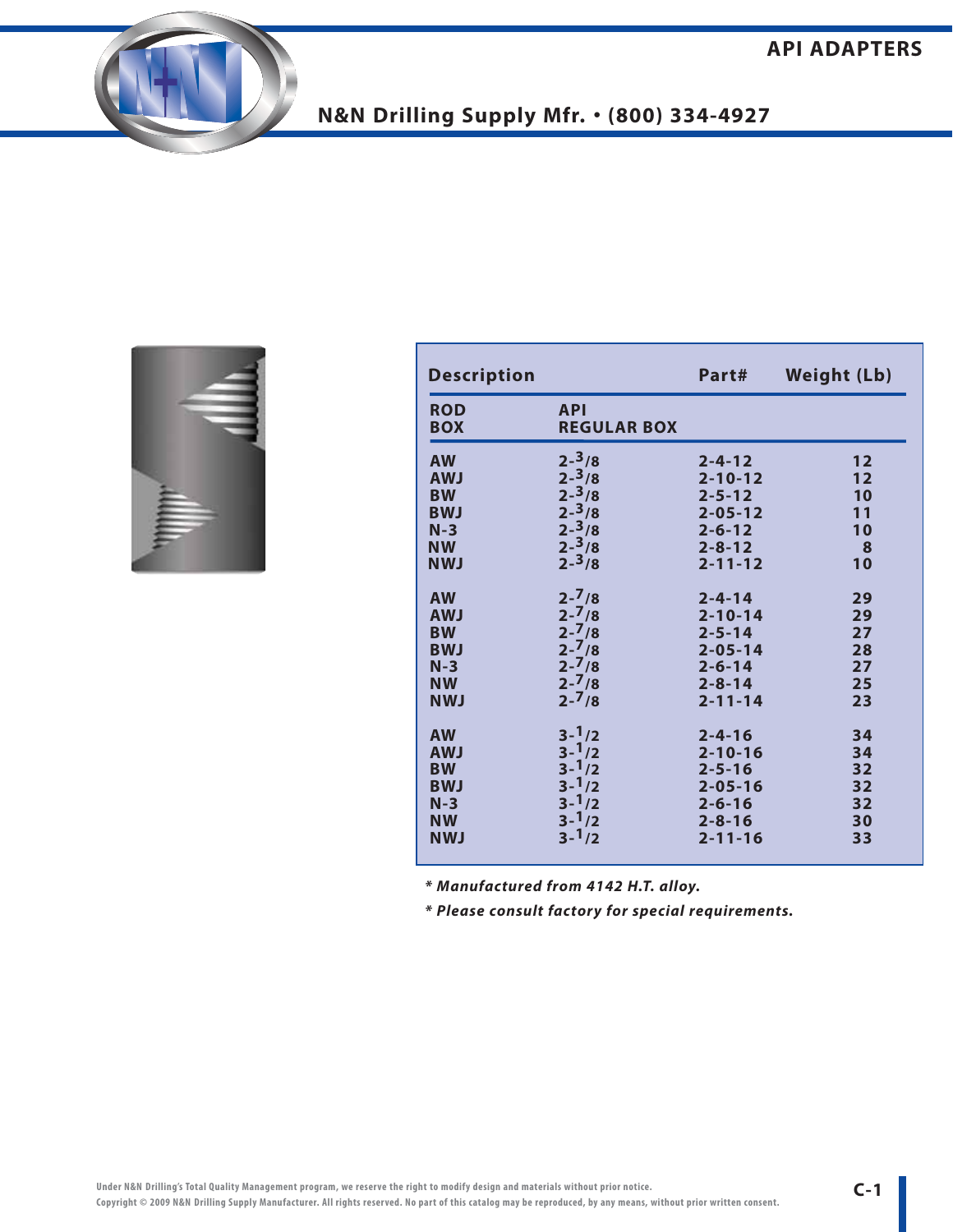

| <b>Description</b>          |                                  | Part#          | <b>Weight (Lb)</b> |
|-----------------------------|----------------------------------|----------------|--------------------|
| <b>WL ROD</b><br><b>BOX</b> | <b>API</b><br><b>REGULAR BOX</b> |                |                    |
| <b>BWL</b>                  | $2 - \frac{3}{8}$                | $2 - 22 - 12$  | 9                  |
| <b>NWL</b>                  | $2 - \frac{3}{8}$                | $2 - 23 - 12$  | 8                  |
| <b>HWL</b>                  | $2 - \frac{3}{8}$                | $2 - 24 - 12$  | 8                  |
| <b>BWL</b>                  | $2 - \frac{7}{8}$                | $2 - 22 - 14$  | 26                 |
| <b>NWL</b>                  | $2 - \frac{7}{8}$                | $2 - 23 - 14$  | 25                 |
| <b>HWL</b>                  | $\frac{1}{2} - \frac{7}{8}$      | $2 - 24 - 14$  | 26                 |
| <b>PWL</b>                  | $2 - \frac{7}{8}$                | $2 - 322 - 14$ | 20                 |
| <b>BWL</b>                  | $3 - \frac{1}{2}$                | $2 - 22 - 16$  | 31                 |
| <b>NWL</b>                  | $3 - 1/2$                        | $2 - 23 - 16$  | 30                 |
| <b>HWL</b>                  | $3 - \frac{1}{2}$                | $2 - 24 - 16$  | 30                 |
| <b>PWL</b>                  | $3 - \frac{1}{2}$                | $2 - 322 - 16$ | 25                 |

*\* Manufactured from 4142 H.T. alloy.*

*\* Please consult factory for special requirements.*



| <b>Description</b>                    |                                  | Part#          | <b>Weight (Lb)</b> |
|---------------------------------------|----------------------------------|----------------|--------------------|
| <b>THIN WALL</b><br><b>WL ROD BOX</b> | <b>API</b><br><b>REGULAR BOX</b> |                |                    |
| <b>BTW</b>                            | $2 - \frac{3}{8}$                | $2 - 220 - 12$ | 9                  |
| <b>NTW</b>                            | $2 - \frac{3}{8}$                | $2 - 230 - 12$ | 8                  |
| <b>HTW</b>                            | $2 - \frac{3}{8}$                | $2 - 240 - 12$ | 8                  |
| <b>BTW</b>                            | $2 - \frac{7}{8}$                | $2 - 220 - 14$ | 26                 |
| <b>HTW</b>                            | $2 - \frac{7}{8}$                | $2 - 230 - 14$ | 25                 |
| <b>HTW</b>                            | $2 - \frac{7}{8}$                | $2 - 240 - 14$ | 26                 |
| <b>BTW</b>                            | $3 - \frac{1}{2}$                | $2 - 220 - 16$ | 31                 |
| <b>NTW</b>                            | $3 - \frac{1}{2}$                | $2 - 230 - 16$ | 30                 |
| <b>HTW</b>                            | $3 - 1/2$                        | $2 - 240 - 16$ | 30                 |

*\* Manufactured from 4142 H.T. alloy.*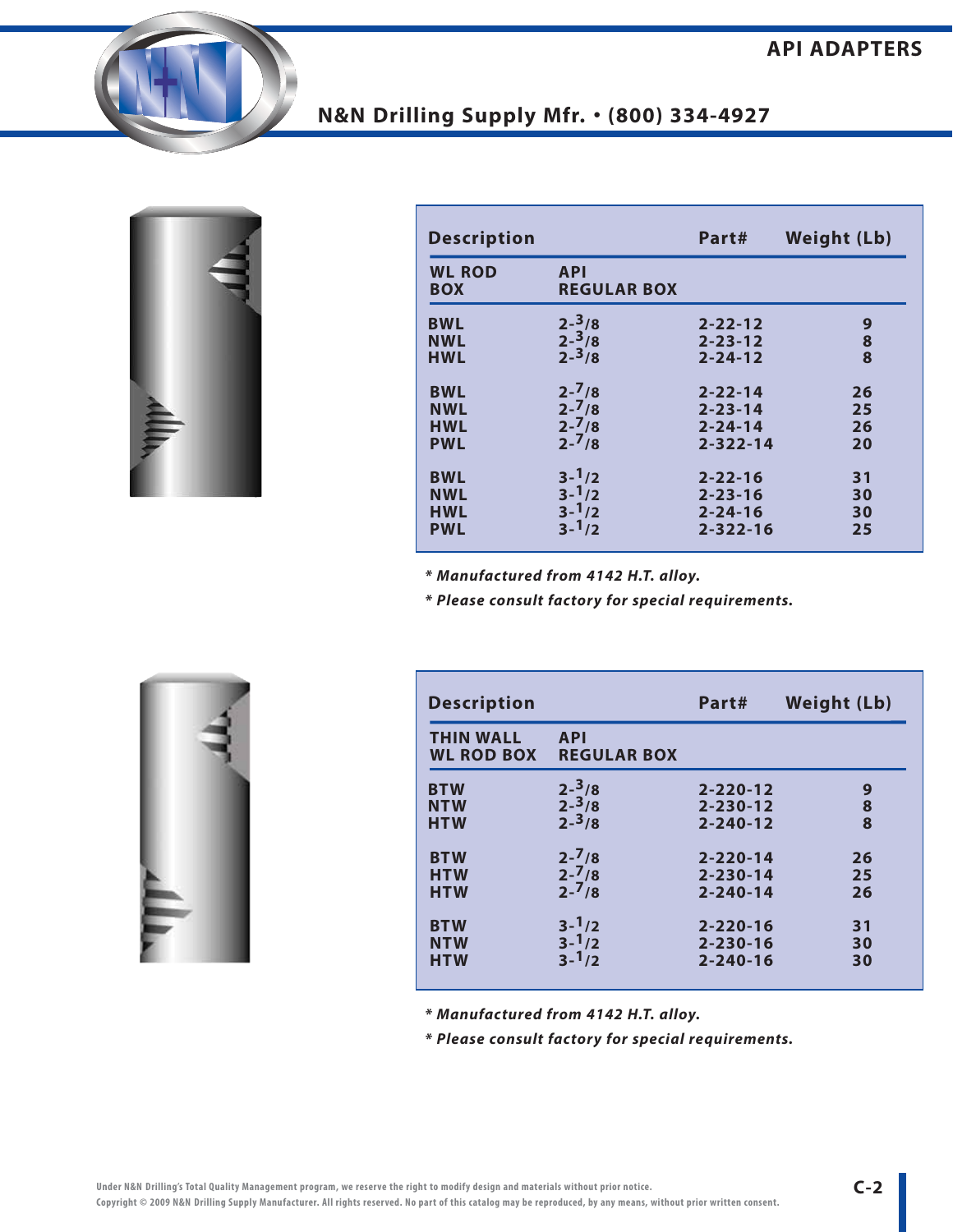|                                           |  | --<br>- 4                |  |
|-------------------------------------------|--|--------------------------|--|
|                                           |  |                          |  |
|                                           |  |                          |  |
|                                           |  | <b>Contract Contract</b> |  |
|                                           |  | --                       |  |
|                                           |  |                          |  |
|                                           |  |                          |  |
|                                           |  |                          |  |
|                                           |  |                          |  |
|                                           |  |                          |  |
|                                           |  |                          |  |
|                                           |  |                          |  |
| ---<br><b>START OF THE OWNER.</b><br>___  |  |                          |  |
| سمع<br><u> Bandari (Bandari Ing</u><br>-- |  |                          |  |
| --<br>a ma<br><b>PERSONAL</b>             |  |                          |  |
|                                           |  |                          |  |

| <b>Description</b>            |                           | Part#         | <b>Weight (Lb)</b> |
|-------------------------------|---------------------------|---------------|--------------------|
| <b>W CASING</b><br><b>PIN</b> | <b>PIPE</b><br><b>PIN</b> |               |                    |
| <b>AW</b>                     | 2.0''                     | $3 - 45 - 37$ | 1.5                |
| <b>BW</b>                     | 2.5''                     | $3 - 30 - 38$ | 2.5                |
| <b>NW</b>                     | 3.0''                     | $3 - 31 - 50$ | 3.0                |
| <b>HW</b>                     | 4.0''                     | $3 - 32 - 54$ | 4.0                |

*\* Manufactured from 4142 H.T. alloy.*

*\* Please consult factory for special requirements.*



| <b>Description</b>            |                      | Part#          | <b>Weight (Lb)</b> |
|-------------------------------|----------------------|----------------|--------------------|
| <b>W CASING</b><br><b>BOX</b> | <b>WL ROD</b><br>PIN |                |                    |
| <b>BW</b>                     | <b>NWL</b>           | $1 - 30 - 23$  | 2.5                |
| <b>NW</b>                     | <b>HWL</b>           | $1 - 31 - 24$  | 3.0                |
| <b>HW</b>                     | <b>PWL</b>           | $1 - 32 - 322$ | 4.0                |

*\* Manufactured from 4142 H.T. alloy.*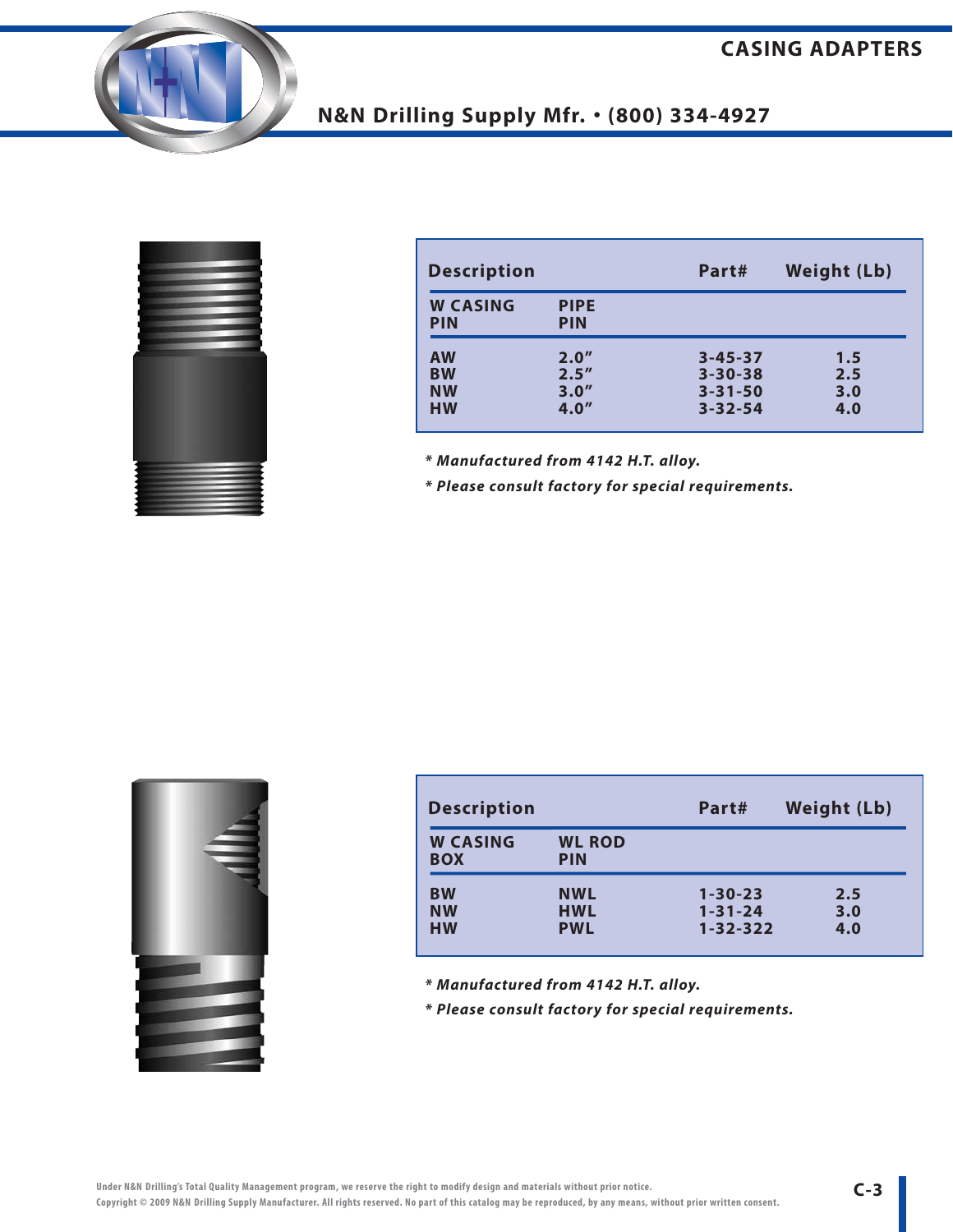

| <b>Description</b>             |                           | Part#          | <b>Weight (Lb)</b> |
|--------------------------------|---------------------------|----------------|--------------------|
| <b>WT CASING</b><br><b>PIN</b> | <b>PIPE</b><br><b>PIN</b> |                |                    |
| <b>BWT</b>                     | 2.5''                     | $3 - 300 - 38$ | 2.5                |
| <b>NWT</b>                     | 3.0''                     | $3 - 311 - 50$ | 3.0                |
| <b>HWT</b>                     | 4.0''                     | $3 - 322 - 54$ | 4.0                |

*\* Manufactured from 4142 H.T. alloy.*

*\* Please consult factory for special requirements.*

| <b>Description</b><br>Part#    |                             |                | <b>Weight (Lb)</b> |
|--------------------------------|-----------------------------|----------------|--------------------|
| <b>WT CASING</b><br><b>BOX</b> | <b>WL ROD</b><br><b>PIN</b> |                |                    |
| <b>BWT</b>                     | <b>NWL</b>                  | $1 - 300 - 23$ | 2.5                |
| <b>NWT</b>                     | <b>HWL</b>                  | $1 - 311 - 24$ | 3.0                |
| <b>HWT</b>                     | <b>PWL</b>                  | 1-322-322      | 4.0                |

*\* Manufactured from 4142 H.T. alloy.*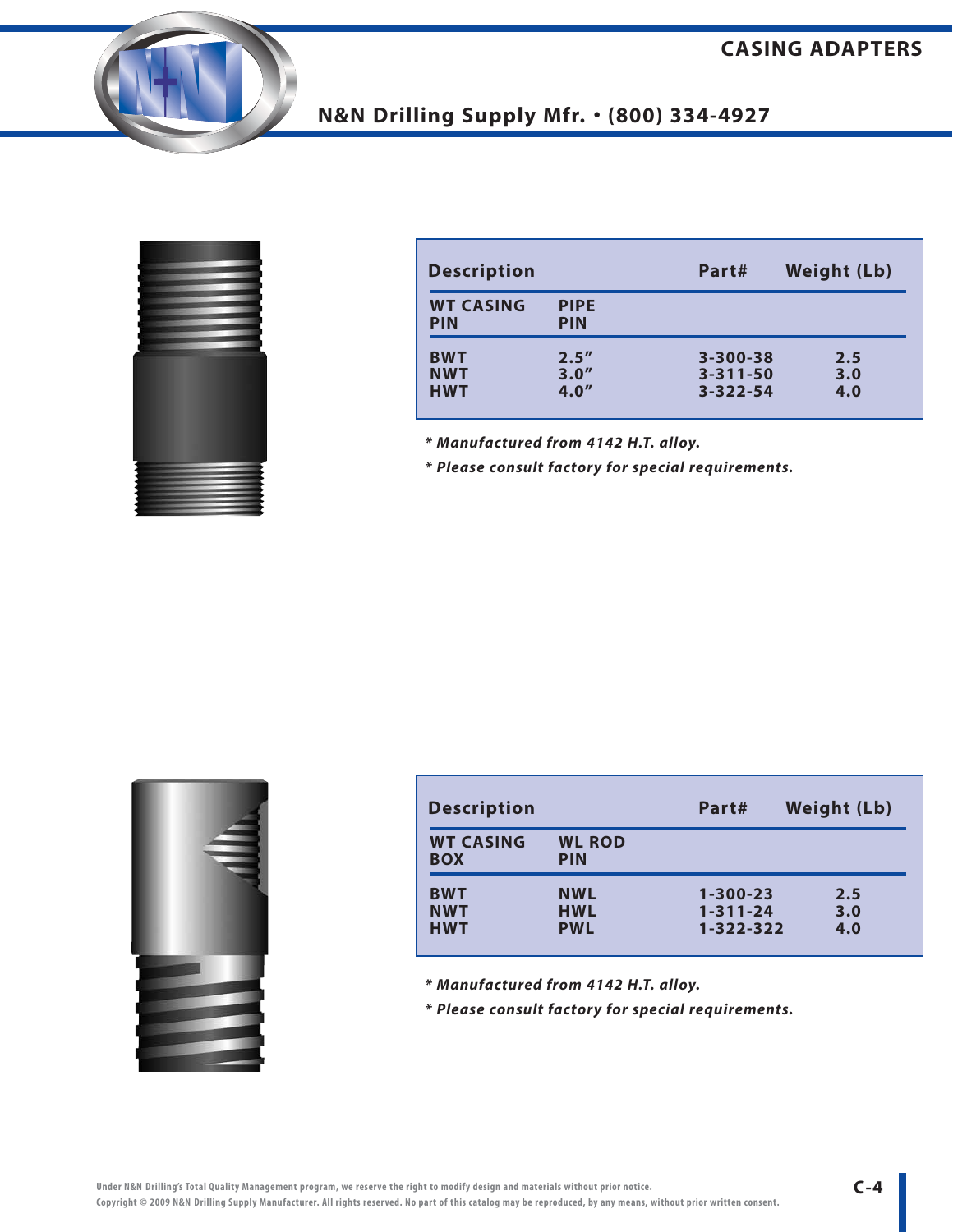

| <b>Description</b> |                 | Part#         | <b>Weight (Lb)</b> |
|--------------------|-----------------|---------------|--------------------|
| <b>STANDARD</b>    | <b>W CASING</b> |               |                    |
| <b>ROD BOX</b>     | <b>PIN</b>      |               |                    |
| <b>AW</b>          | <b>AW</b>       | $1 - 4 - 45$  | 6                  |
| <b>AW</b>          | <b>BW</b>       | $1 - 4 - 30$  | $\overline{7}$     |
| <b>AW</b>          | <b>NW</b>       | $1 - 4 - 31$  | 13                 |
| <b>AW</b>          | <b>HW</b>       | $1 - 4 - 32$  | 24                 |
| <b>AWJ</b>         | <b>AW</b>       | $1 - 10 - 45$ | $\overline{7}$     |
| <b>AWJ</b>         | <b>BW</b>       | $1 - 10 - 30$ | 8                  |
| <b>AWJ</b>         | <b>NW</b>       | $1 - 10 - 31$ | 13                 |
| <b>AWJ</b>         | <b>HW</b>       | $1 - 10 - 32$ | 28                 |
| <b>BW</b>          | <b>BW</b>       | $1 - 5 - 30$  | $\overline{7}$     |
| <b>BW</b>          | <b>NW</b>       | $1 - 5 - 31$  | 13                 |
| <b>BW</b>          | <b>HW</b>       | $1 - 5 - 32$  | 22                 |
| <b>BW</b>          | <b>PW</b>       | $1 - 5 - 51$  | 37                 |
| <b>BWJ</b>         | <b>BW</b>       | $1 - 05 - 30$ | 8                  |
| <b>BWJ</b>         | <b>NW</b>       | $1 - 05 - 31$ | 14                 |
| <b>BWJ</b>         | <b>HW</b>       | $1 - 05 - 32$ | 2 <sub>3</sub>     |
| <b>BWJ</b>         | <b>PW</b>       | $1 - 05 - 51$ | 38                 |
| $N-3$              | <b>NW</b>       | $1 - 6 - 31$  | 14                 |
| $N-3$              | <b>HW</b>       | $1 - 6 - 32$  | 2 <sub>3</sub>     |
| $N-3$              | <b>PW</b>       | $1 - 6 - 51$  | 38                 |
| $N-3$              | <b>SW</b>       | $1 - 6 - 33$  | 52                 |
| <b>NW</b>          | <b>NW</b>       | $1 - 8 - 31$  | 10                 |
| <b>NW</b>          | <b>HW</b>       | $1 - 8 - 32$  | 21                 |
| <b>NW</b>          | <b>PW</b>       | $1 - 8 - 51$  | 35                 |
| <b>NW</b>          | <b>SW</b>       | $1 - 8 - 33$  | 50                 |
| <b>NWJ</b>         | <b>NW</b>       | $1 - 11 - 31$ | 11                 |
| <b>NWJ</b>         | <b>HW</b>       | $1 - 11 - 32$ | 22                 |
| <b>NWJ</b>         | <b>PW</b>       | $1 - 11 - 51$ | 48                 |
| <b>NWJ</b>         | <b>SW</b>       | $1 - 11 - 33$ | 51                 |

*\* Manufactured from 4142 H.T. alloy.*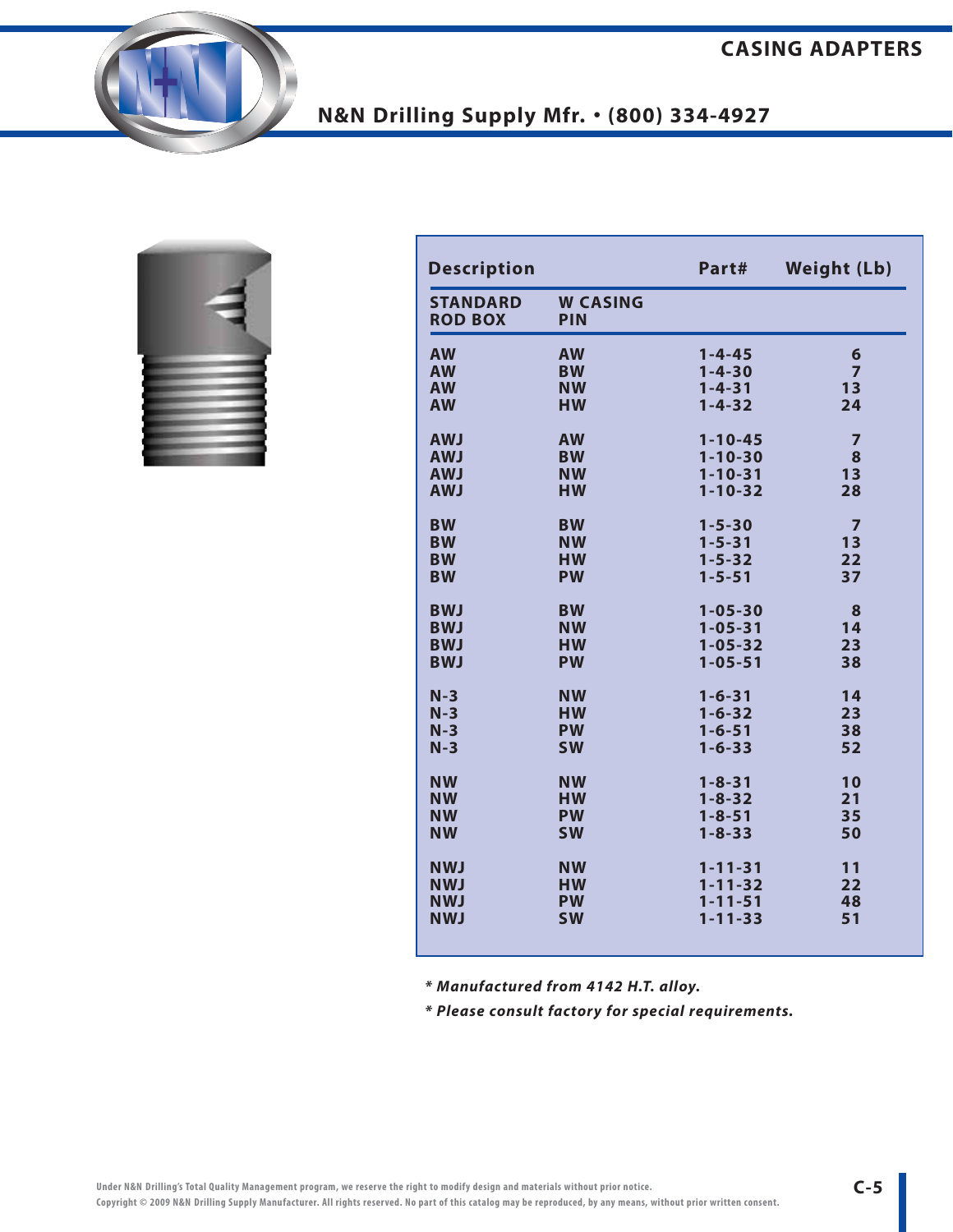

| <b>Description</b>                |                                | Part#          | <b>Weight (Lb)</b> |
|-----------------------------------|--------------------------------|----------------|--------------------|
| <b>STANDARD</b><br><b>ROD BOX</b> | <b>WT CASING</b><br><b>PIN</b> |                |                    |
| <b>AW</b>                         | <b>BWT</b>                     | $1 - 4 - 300$  | 9                  |
| <b>AW</b>                         | <b>NWT</b>                     | $1 - 4 - 311$  | 15                 |
| <b>AW</b>                         | <b>HWT</b>                     | $1 - 4 - 322$  | 24                 |
| <b>AWJ</b>                        | <b>BWT</b>                     | $1 - 10 - 300$ | 9                  |
| <b>AWJ</b>                        | <b>NWT</b>                     | $1 - 10 - 311$ | 15                 |
| <b>AWJ</b>                        | <b>HWT</b>                     | $1 - 10 - 322$ | 24                 |
| <b>BW</b>                         | <b>BWT</b>                     | $1 - 5 - 300$  | $\overline{7}$     |
| <b>BW</b>                         | <b>NWT</b>                     | $1 - 5 - 311$  | 13                 |
| <b>BW</b>                         | <b>HWT</b>                     | $1 - 5 - 322$  | 22                 |
| <b>BW</b>                         | <b>PWT</b>                     | $1 - 5 - 511$  | 37                 |
| <b>BWJ</b>                        | <b>BWT</b>                     | $1 - 05 - 300$ | 8                  |
| <b>BWJ</b>                        | <b>NWT</b>                     | $1 - 05 - 311$ | 14                 |
| <b>BWJ</b>                        | <b>HWT</b>                     | $1 - 05 - 322$ | 2 <sub>3</sub>     |
| <b>BWJ</b>                        | <b>PWT</b>                     | $1 - 05 - 511$ | 38                 |
| $N-3$                             | <b>NWT</b>                     | $1 - 6 - 311$  | 14                 |
| $N-3$                             | <b>HWT</b>                     | $1 - 6 - 322$  | 23                 |
| $N-3$                             | <b>PWT</b>                     | $1 - 6 - 511$  | 38                 |
| $N-3$                             | <b>SWT</b>                     | $1 - 6 - 333$  | 53                 |
| <b>NW</b>                         | <b>NWT</b>                     | $1 - 8 - 311$  | 12                 |
| <b>NW</b>                         | <b>HWT</b>                     | $1 - 8 - 322$  | 2 <sub>3</sub>     |
| <b>NW</b>                         | <b>PWT</b>                     | $1 - 8 - 511$  | 36                 |
| <b>NW</b>                         | <b>SWT</b>                     | $1 - 8 - 333$  | 51                 |
| <b>NWJ</b>                        | <b>NWT</b>                     | $1 - 11 - 311$ | 12                 |
| <b>NWJ</b>                        | <b>HWT</b>                     | $1 - 11 - 322$ | 21                 |
| <b>NWJ</b>                        | <b>PWT</b>                     | $1 - 11 - 511$ | 36                 |
| <b>NWJ</b>                        | <b>SWT</b>                     | $1 - 11 - 333$ | 51                 |

*\* Manufactured from 4142 H.T. alloy.*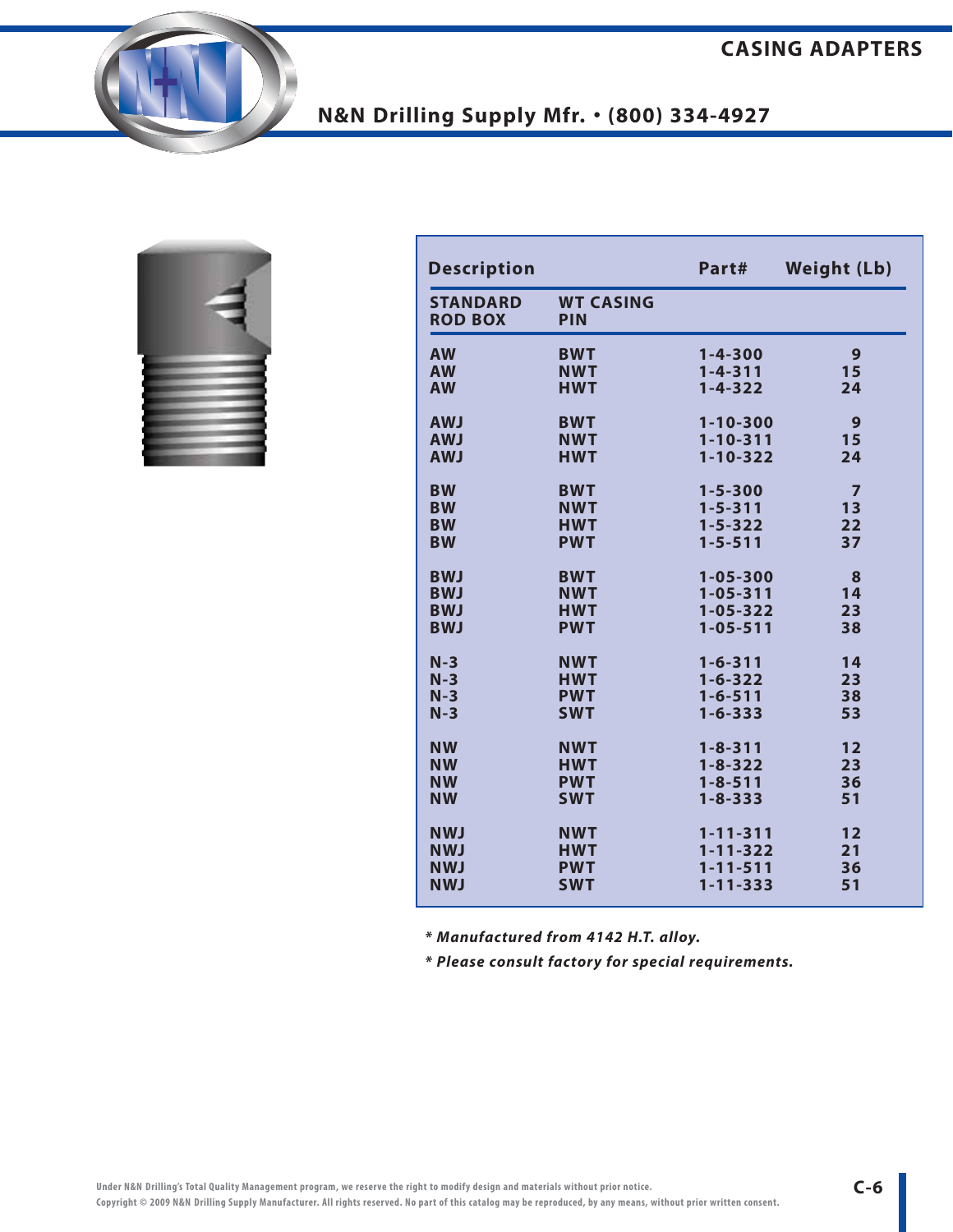



| <b>Description</b>          |                               | Part#          | <b>Weight (Lb)</b> |  |
|-----------------------------|-------------------------------|----------------|--------------------|--|
| <b>WL ROD</b><br><b>BOX</b> | <b>W CASING</b><br><b>PIN</b> |                |                    |  |
| <b>AWL</b>                  | <b>AW</b>                     | $1 - 21 - 45$  | 5                  |  |
| <b>BWL</b>                  | <b>BW</b>                     | $1 - 22 - 30$  | 6                  |  |
| <b>BWL</b>                  | <b>NW</b>                     | $1 - 22 - 31$  | 12                 |  |
| <b>NWL</b>                  | <b>BW</b>                     | $1 - 23 - 30$  | 5                  |  |
| <b>NWL</b>                  | <b>NW</b>                     | $1 - 23 - 31$  | 11                 |  |
| <b>NWL</b>                  | <b>HW</b>                     | $1 - 23 - 32$  | 20                 |  |
| <b>HWL</b>                  | <b>NW</b>                     | $1 - 24 - 31$  | 9                  |  |
| <b>HWL</b>                  | <b>HW</b>                     | $1 - 24 - 32$  | 18                 |  |
| <b>HWL</b>                  | <b>PW</b>                     | $1 - 24 - 51$  | 33                 |  |
| <b>PWL</b>                  | <b>HW</b>                     | $1 - 322 - 32$ | 8                  |  |
| <b>PWL</b>                  | <b>PW</b>                     | $1 - 322 - 51$ | 23                 |  |
| <b>PWL</b>                  | <b>SW</b>                     | $1 - 322 - 33$ | 38                 |  |

*\* Manufactured from 4142 H.T. alloy.*

*\* Please consult factory for special requirements.*



| <b>Description</b>          |                                | Part#          | Weight (Lb) |
|-----------------------------|--------------------------------|----------------|-------------|
| <b>WL ROD</b><br><b>BOX</b> | <b>WT CASING</b><br><b>PIN</b> |                |             |
| <b>BWL</b>                  | <b>BWT</b>                     | $1 - 22 - 300$ | 6           |
| <b>BWL</b>                  | <b>NWT</b>                     | $1 - 22 - 311$ | 12          |
| <b>NWL</b>                  | <b>BWT</b>                     | $1 - 23 - 300$ | 5           |
| <b>NWL</b>                  | <b>NWT</b>                     | $1 - 23 - 311$ | 11          |
| NWL                         | <b>HWT</b>                     | $1 - 23 - 322$ | 20          |
| <b>HWL</b>                  | <b>NWT</b>                     | $1 - 24 - 311$ | 9           |
| <b>HWL</b>                  | <b>HWT</b>                     | 1-24-322       | 18          |
| <b>HWL</b>                  | <b>PWT</b>                     | $1 - 24 - 511$ | 33          |
| <b>PWL</b>                  | <b>HWT</b>                     | 1-322-322      | 8           |
| <b>PWL</b>                  | <b>PWT</b>                     | 1-322-511      | 23          |
| <b>PWL</b>                  | <b>SWT</b>                     | 1-322-333      | 38          |

*\* Manufactured from 4142 H.T. alloy.*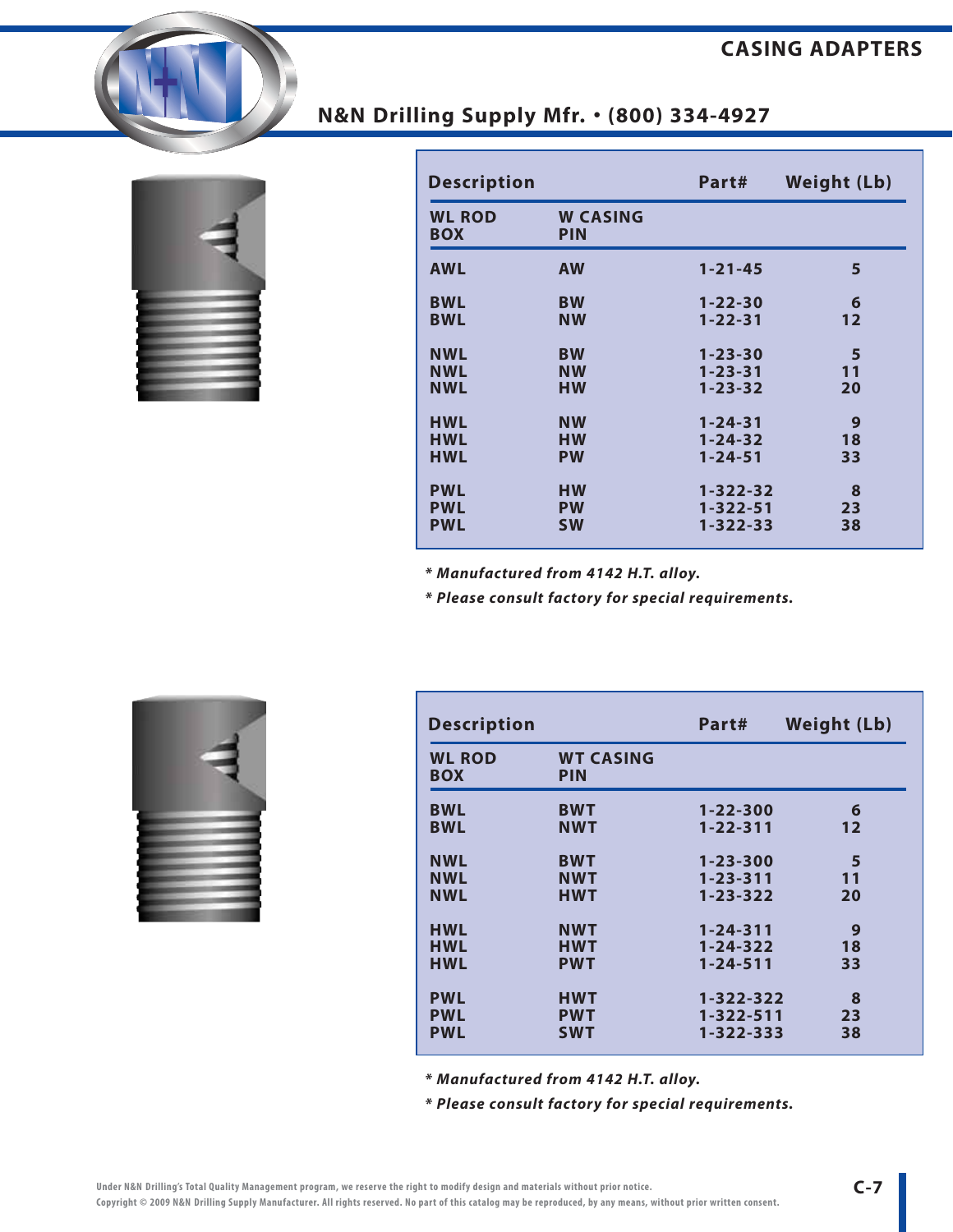



|  |  | <b>N&amp;N Drilling Supply Mfr. • (800) 334-4927</b> |
|--|--|------------------------------------------------------|
|  |  |                                                      |
|  |  |                                                      |

| <b>Description</b>                    |                               | Part#          | <b>Weight (Lb)</b> |
|---------------------------------------|-------------------------------|----------------|--------------------|
| <b>THIN WALL</b><br><b>WL ROD BOX</b> | <b>W CASING</b><br><b>PIN</b> |                |                    |
| <b>BTW</b>                            | <b>BW</b>                     | $1 - 220 - 30$ | 6                  |
| <b>BTW</b>                            | <b>NW</b>                     | $1 - 220 - 31$ | $12 \ \mathsf{ }$  |
| <b>NTW</b>                            | <b>BW</b>                     | $1 - 230 - 30$ | 5                  |
| <b>NTW</b>                            | <b>NW</b>                     | $1 - 230 - 31$ | 11                 |
| <b>NTW</b>                            | <b>HW</b>                     | $1 - 230 - 32$ | 20                 |
| <b>HTW</b>                            | <b>NW</b>                     | $1 - 240 - 31$ | 9                  |
| <b>HTW</b>                            | <b>HW</b>                     | $1 - 240 - 32$ | 18                 |
| <b>HTW</b>                            | <b>PW</b>                     | $1 - 240 - 51$ | 33                 |

*\* Manufactured from 4142 H.T. alloy.*

*\* Please consult factory for special requirements.*



| <b>Description</b>                    |                                | Part#           | Weight (Lb) |
|---------------------------------------|--------------------------------|-----------------|-------------|
| <b>THIN WALL</b><br><b>WL ROD BOX</b> | <b>WT CASING</b><br><b>PIN</b> |                 |             |
| <b>BTW</b>                            | <b>BWT</b>                     | 1-220-300       | 6           |
| <b>BTW</b>                            | <b>NWT</b>                     | $1 - 220 - 311$ | 12          |
| <b>NTW</b>                            | <b>BWT</b>                     | $1 - 230 - 300$ | 5           |
| <b>NTW</b>                            | <b>NWT</b>                     | 1-230-311       | 11          |
| <b>NTW</b>                            | <b>HWT</b>                     | 1-230-322       | 20          |
| <b>HTW</b>                            | <b>NWT</b>                     | 1-240-311       | 9           |
| <b>HTW</b>                            | <b>HWT</b>                     | $1 - 240 - 322$ | 18          |
| <b>HTW</b>                            | <b>PWT</b>                     | $1 - 240 - 511$ | 33          |

*\* Manufactured from 4142 H.T. alloy.*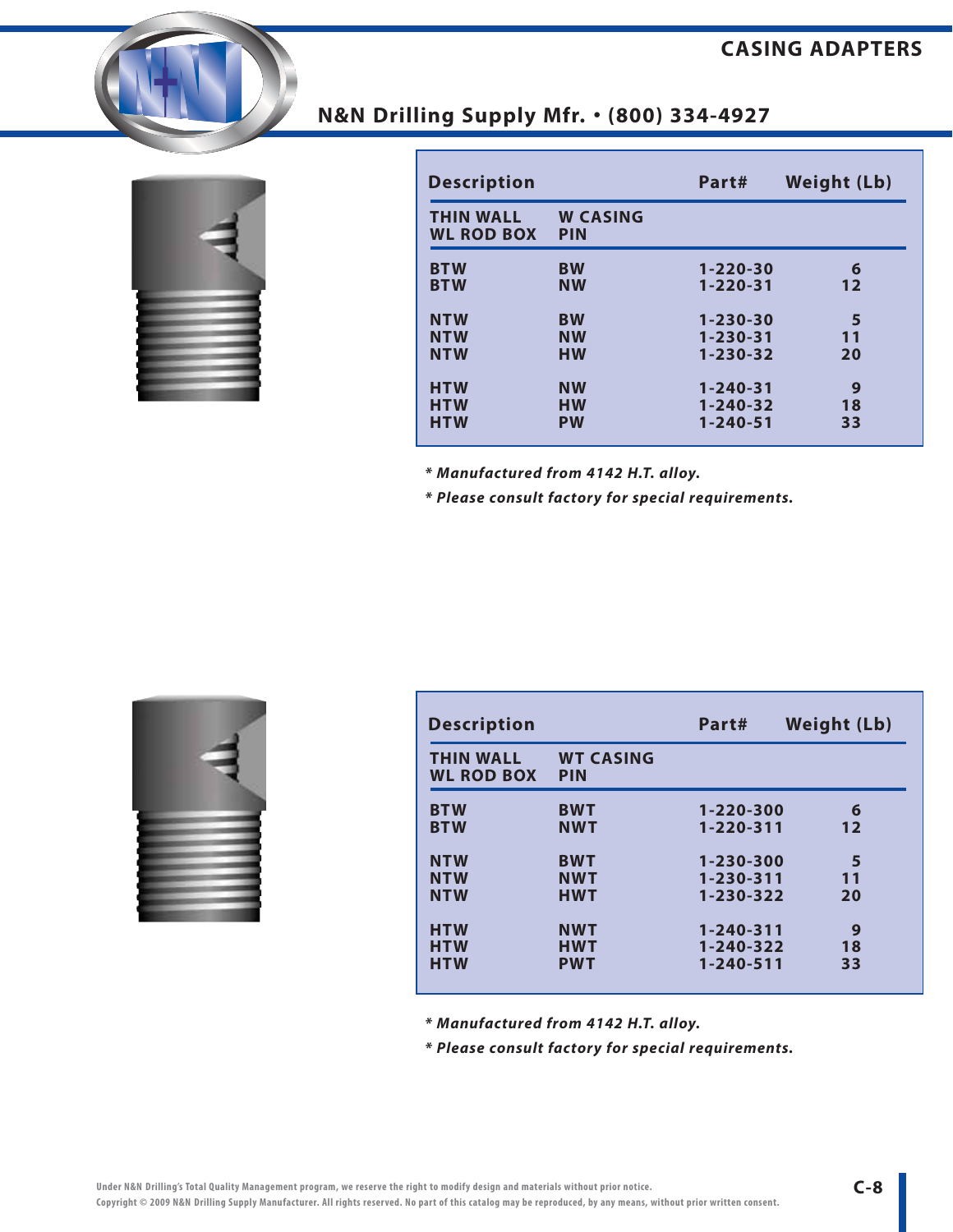

| <b>Description</b>    |                          | Part#         | <b>Weight (Lb)</b> |
|-----------------------|--------------------------|---------------|--------------------|
| <b>API PIN</b>        | <b>API PIN</b>           |               |                    |
| $2 - \frac{3}{8}$ IF  | $2 - \frac{3}{8}$ IF     | $3 - 13 - 13$ | 14                 |
| $2 - \frac{3}{8}$ IF  | $2 - \frac{7}{8}$ IF     | $3 - 13 - 15$ | 30                 |
| $2 - \frac{3}{8}$ IF  | $3 - \frac{1}{2}$ IF     | $3 - 13 - 17$ | 34                 |
| $2 - \frac{3}{8}$ IF  | $2 - \frac{7}{8}$ REG    | $3 - 13 - 14$ | 26                 |
| $2 - \frac{3}{8}$ IF  | $3 - \frac{1}{2}$ REG    | $3 - 13 - 16$ | 33                 |
| $2 - \frac{3}{8}$ IF  | $4 - \frac{1}{2}$ REG    | $3 - 13 - 18$ | 60                 |
| $2 - \frac{3}{8}$ IF  | $6 - 5/8$ REG            | $3 - 13 - 48$ | 133                |
| $2 - \frac{7}{8}$ IF  | $2 - \frac{7}{8}$ IF     | $3 - 15 - 15$ | 32                 |
| $2 - \frac{7}{8}$ IF  | $3 - \frac{1}{2}$ IF     | $3 - 15 - 17$ | 40                 |
| $2 - \frac{7}{8}$ IF  | $2 - \frac{7}{8}$ REG    | $3 - 15 - 14$ | 32                 |
| $2 - \frac{7}{8}$ IF  | $3 - \frac{1}{2}$ REG    | $3 - 15 - 16$ | 32                 |
| $2 - \frac{7}{8}$ IF  | $4 - \frac{1}{2}$ REG    | $3 - 15 - 18$ | 60                 |
| $2 - \frac{7}{8}$ IF  | $6 - 5/8$ REG            | $3 - 15 - 48$ | 160                |
| $3 - 1/2$ IF          | $3 - \frac{1}{2}$ IF     | $3 - 17 - 17$ | 37                 |
| $3 - 1/2$ IF          | $2 - \frac{7}{8}$ REG    | $3 - 17 - 14$ | 49                 |
| $3 - \frac{1}{2}$ IF  | $3 - \frac{1}{2}$ /2 REG | $3 - 17 - 16$ | 47                 |
| $3 - \frac{1}{2}$ IF  | $4 - \frac{1}{2}$ REG    | $3 - 17 - 18$ | 67                 |
| $3 - \frac{1}{2}$ IF  | $6 - 5/8$ REG            | $3 - 17 - 48$ | 155                |
| $2 - \frac{7}{8}$ REG | $2 - \frac{7}{8}$ REG    | $3 - 14 - 14$ | 30                 |
| $2 - \frac{7}{8}$ REG | $3 - \frac{1}{2}$ REG    | $3 - 14 - 16$ | 40                 |
| $2 - \frac{7}{8}$ REG | $4 - \frac{1}{2}$ REG    | $3 - 14 - 18$ | 69                 |
| $2 - \frac{7}{8}$ REG | 6- $5/8$ REG             | $3 - 14 - 48$ | 170                |
| $3 - \frac{1}{2}$ REG | $3 - \frac{1}{2}$ REG    | $3 - 16 - 16$ | 42                 |
| $3 - \frac{1}{2}$ REG | $4 - \frac{1}{2}$ REG    | $3 - 16 - 18$ | 69                 |
| $3 - 1/2$ REG         | $6 - 5/8$ REG            | $3 - 16 - 48$ | 168                |
| $4 - \frac{1}{2}$ REG | $4 - \frac{1}{2}$ REG    | $3 - 18 - 18$ | 71                 |
| $6 - 5/8$ REG         | $4 - \frac{1}{2}$ REG    | $3 - 18 - 48$ | 160                |
| $6 - 5/8$ REG         | $6 - 5/8$ REG            | $3 - 48 - 48$ | 145                |

*\* Manufactured from 4142 H.T. alloy.*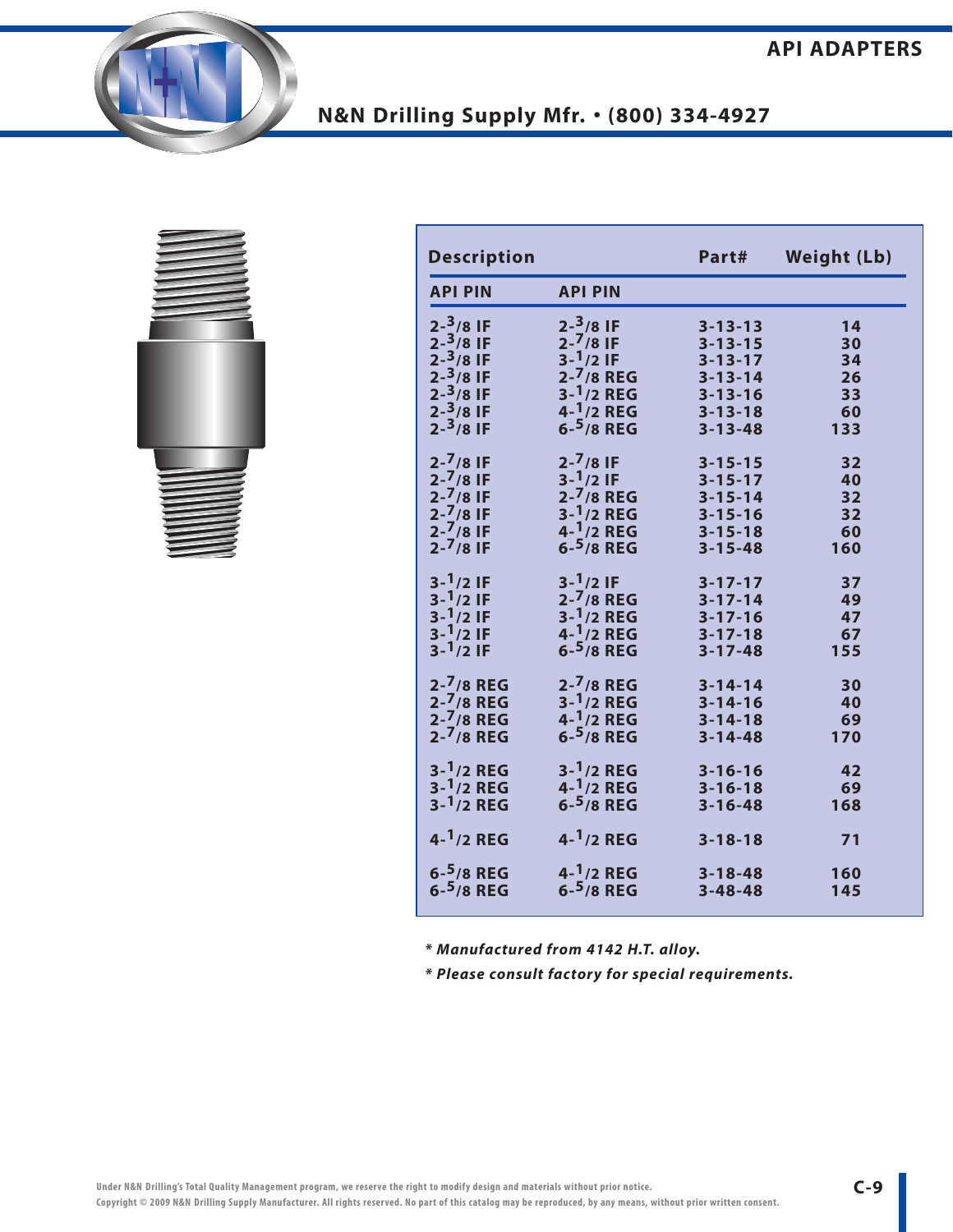

| <b>Description</b>      |                        | Part#         | <b>Weight (Lb)</b> |
|-------------------------|------------------------|---------------|--------------------|
| <b>API PIN</b>          | <b>API PIN</b>         |               |                    |
| $2 - \frac{3}{8}$ REG   | $2 - \frac{3}{8}$ REG  | $3 - 12 - 12$ | 15                 |
| $2 - \frac{3}{8}$ REG   | $2 - \frac{3}{8}$ MHRG | $3 - 12 - 20$ | 15                 |
| $2 - \frac{3}{8}$ REG   | $2 - \frac{3}{8}$ MHJR | $3 - 12 - 19$ | 14                 |
| $2 - \frac{3}{8}$ REG   | $2 - \frac{3}{8}$ FEDP | $3 - 12 - 55$ | 14                 |
| $2 - \frac{3}{8}$ REG   | $2 - \frac{3}{8}$ IF   | $3 - 12 - 13$ | 17                 |
| $2 - \frac{3}{8}$ REG   | $2 - \frac{7}{8}$ IF   | $3 - 12 - 15$ | 33                 |
| $2 - \frac{3}{8}$ REG   | $3 - \frac{1}{2}$ IF   | $3 - 12 - 17$ | 36                 |
| $2 - \frac{3}{8}$ REG   | $2 - \frac{7}{8}$ REG  | $3 - 12 - 14$ | 28                 |
| $2 - \frac{3}{8}$ REG   | $3 - \frac{1}{2}$ REG  | $3 - 12 - 16$ | 36                 |
| $2 - \frac{3}{8}$ REG   | $4 - \frac{1}{2}$ REG  | $3 - 12 - 18$ | 61                 |
| 2- <sup>3</sup> /8 MHRG | $2 - \frac{3}{8}$ MHRG | $3 - 20 - 20$ | 13                 |
| 2- <sup>3</sup> /8 MHRG | $2 - \frac{3}{8}$ MHJR | $3 - 20 - 19$ | 13                 |
| 2- <sup>3</sup> /8 MHRG | $2 - \frac{3}{8}$ FEDP | $3 - 20 - 55$ | 13                 |
| 2- <sup>3</sup> /8 MHRG | $2 - \frac{3}{8}$ IF   | $3 - 20 - 13$ | 15                 |
| $2 - \frac{3}{8}$ MHRG  | $2 - \frac{7}{8}$ IF   | $3 - 20 - 15$ | 30                 |
| 2- <sup>3</sup> /8 MHRG | $3 - 1/2$ IF           | $3 - 20 - 17$ | 33                 |
| 2- <sup>3</sup> /8 MHRG | $2 - \frac{7}{8}$ REG  | $3 - 20 - 14$ | 25                 |
| 2- <sup>3</sup> /8 MHRG | $3 - \frac{1}{2}$ REG  | $3 - 20 - 16$ | 33                 |
| $2 - \frac{3}{8}$ MHRG  | $4 - 1/2$ REG          | $3 - 20 - 18$ | 58                 |
| $2 - \frac{3}{8}$ MHJR  | $2 - \frac{3}{8}$ MHJR | $3 - 19 - 19$ | 9                  |
| $2 - \frac{3}{8}$ MHJR  | $2 - \frac{3}{8}$ FEDP | $3 - 19 - 55$ | 10                 |
| $2 - \frac{3}{8}$ MHJR  | $2 - \frac{3}{8}$ IF   | $3 - 19 - 13$ | 15                 |
| 2- <sup>3</sup> /8 MHJR | $2 - \frac{7}{8}$ IF   | $3 - 19 - 15$ | 30                 |
| $2 - \frac{3}{8}$ MHJR  | $3 - \frac{1}{2}$ IF   | $3 - 19 - 17$ | 33                 |
| $2 - \frac{3}{8}$ MHJR  | $2 - \frac{7}{8}$ REG  | $3 - 19 - 14$ | 25                 |
| 2- <sup>3</sup> /8 MHJR | $3 - \frac{1}{2}$ REG  | $3 - 19 - 16$ | 33                 |
| $2 - \frac{3}{8}$ MHJR  | $4 - 1/2$ REG          | $3 - 19 - 18$ | 58                 |
| $2 - \frac{3}{8}$ FEDP  | $2 - \frac{3}{8}$ FEDP | $3 - 55 - 55$ | 10                 |
| $2 - \frac{3}{8}$ FEDP  | $2 - \frac{3}{8}$ IF   | $3 - 55 - 13$ | 15                 |
| $2 - \frac{3}{8}$ FEDP  | $2 - \frac{7}{8}$ IF   | $3 - 55 - 15$ | 30                 |
| 2- <sup>3</sup> /8 FEDP | $3 - \frac{1}{2}$ IF   | $3 - 55 - 17$ | 33                 |
| $2 - \frac{3}{8}$ FEDP  | $2 - \frac{7}{8}$ REG  | $3 - 55 - 14$ | 25                 |
| $2 - \frac{3}{8}$ FEDP  | $3 - \frac{1}{2}$ REG  | $3 - 55 - 16$ | 33                 |
| $2 - \frac{3}{8}$ FEDP  | $4 - 1/2$ REG          | $3 - 55 - 18$ | 58                 |

*\* Manufactured from 4142 H.T. alloy.*